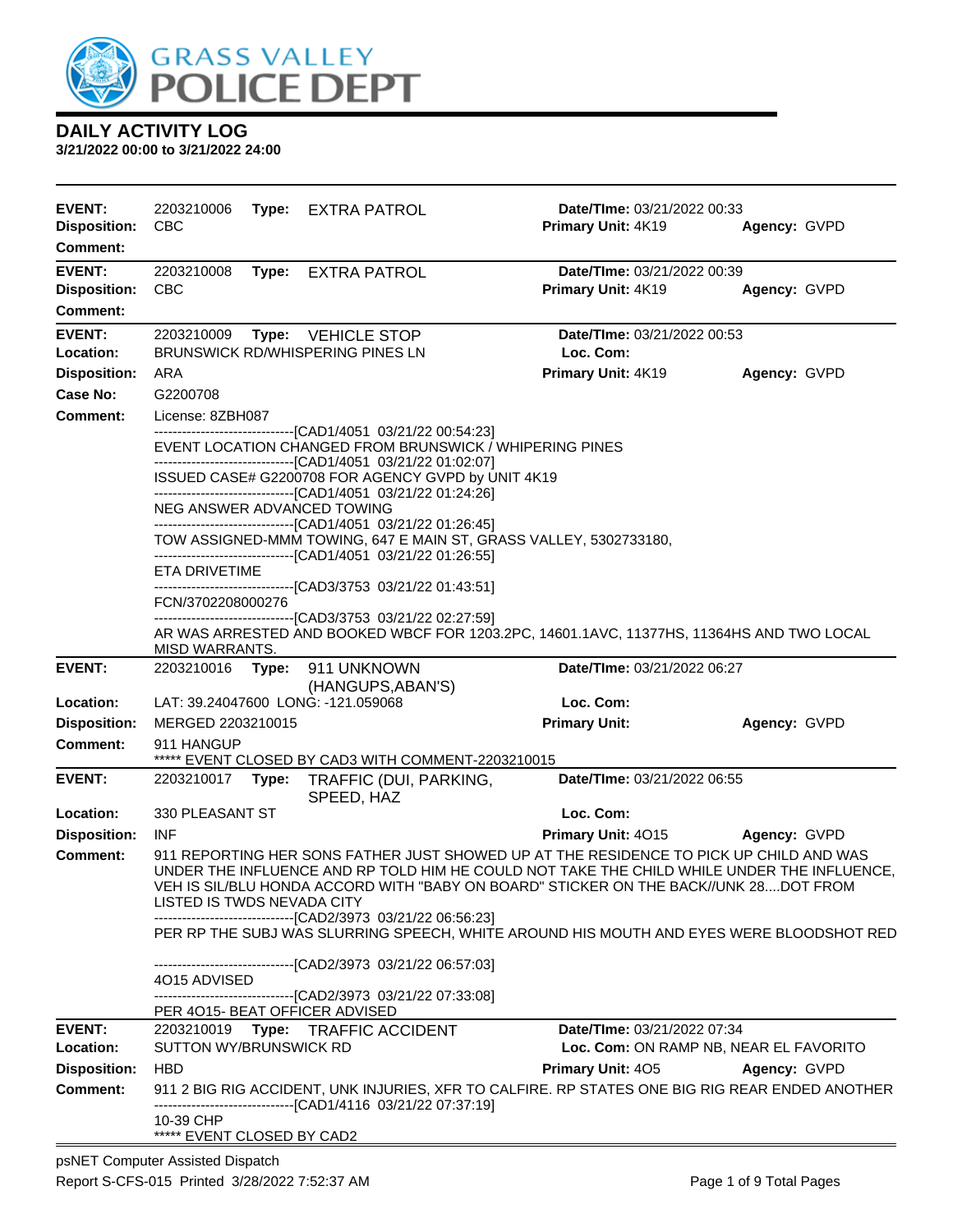

| <b>EVENT:</b>       | 2203210020                  | Type: | <b>BURGLARY (AUTO,</b><br>RESIDENCE, COMMERCIAL)                                                                   | Date/TIme: 03/21/2022 07:38    |                                          |
|---------------------|-----------------------------|-------|--------------------------------------------------------------------------------------------------------------------|--------------------------------|------------------------------------------|
| Location:           | 1432 EA MAIN ST             |       |                                                                                                                    | <b>COUNTY</b>                  | Loc. Com: FIRE SAFE COUNSIL OF NEVADA    |
| <b>Disposition:</b> | <b>RPT</b>                  |       |                                                                                                                    | Primary Unit: 405              | Agency: GVPD                             |
| Case No:            | G2200709                    |       |                                                                                                                    |                                |                                          |
| <b>Comment:</b>     | STANDING BY FOR CONTACT     |       | EMPLOYEE RPTG 459 TO LOCKED SHED. 14 CHAINSAWS STOLEN. OCC'D LAST NIGHT SOME TIME. RP                              |                                |                                          |
|                     |                             |       | --------------------------------[CAD2/3973 03/21/22 08:09:49]<br>ISSUED CASE# G2200709 FOR AGENCY GVPD by UNIT 4O5 |                                |                                          |
| <b>EVENT:</b>       |                             |       |                                                                                                                    | Date/TIme: 03/21/2022 08:02    |                                          |
| Location:           | 10837 ROUGH & READY HIGHWAY |       |                                                                                                                    | Loc. Com: LYMAN GILMORE SCHOOL |                                          |
| <b>Disposition:</b> | <b>CBC</b>                  |       |                                                                                                                    | Primary Unit: 4023             | Agency: GVPD                             |
| <b>Comment:</b>     |                             |       | --------------------------------[CAD2/3973 03/21/22 08:03:07]                                                      |                                |                                          |
|                     |                             |       | EVENT LOCATION CHANGED FROM LYMAN GILMORE                                                                          |                                |                                          |
| <b>EVENT:</b>       | 2203210025 Type:            |       | <b>FOLLOWUP</b>                                                                                                    | Date/TIme: 03/21/2022 08:19    |                                          |
| Location:           | 275 DORSEY DR # 9           |       |                                                                                                                    | Loc. Com:                      |                                          |
| <b>Disposition:</b> | <b>CBC</b>                  |       |                                                                                                                    | Primary Unit: 4015             | Agency: GVPD                             |
| Comment:            |                             |       | RP REQ 10-21 REF CASE# G2200705                                                                                    |                                |                                          |
| <b>EVENT:</b>       | 2203210026                  | Type: | CITIZEN ASSIST (CIVIL<br>STANDBY'S, LOCKOUT                                                                        | Date/TIme: 03/21/2022 08:20    |                                          |
| Location:           | 129 S AUBURN ST             |       |                                                                                                                    |                                | Loc. Com: GRASS VALLEY POLICE DEPARTMENT |
| <b>Disposition:</b> | <b>CBC</b>                  |       |                                                                                                                    | Primary Unit: 4021             | Agency: GVPD                             |
| Comment:            | FIX IT TICKET IN LOBBY      |       |                                                                                                                    |                                |                                          |
| <b>EVENT:</b>       |                             |       | 2203210035 Type: ALL OTHERS                                                                                        | Date/TIme: 03/21/2022 09:30    |                                          |
| Location:           | 129 S AUBURN ST             |       |                                                                                                                    |                                | Loc. Com: GRASS VALLEY POLICE DEPARTMENT |
| <b>Disposition:</b> | <b>RPT</b>                  |       |                                                                                                                    | <b>Primary Unit: 4S4</b>       | Agency: GVPD                             |
| Case No:            | G2200710                    |       |                                                                                                                    |                                |                                          |
| <b>Comment:</b>     | REQ CFS FOR ONLINE REPORTS  |       |                                                                                                                    |                                |                                          |
|                     |                             |       | --------------------------------[CAD2/3973 03/21/22 09:30:15]                                                      |                                |                                          |
|                     |                             |       | ISSUED CASE# G2200710 FOR AGENCY GVPD by UNIT 4S4<br>--------------------------------[CAD2/3973 03/21/22 09:30:20] |                                |                                          |
|                     |                             |       | ISSUED CASE# G2200711 FOR AGENCY GVPD by UNIT 4S4                                                                  |                                |                                          |
|                     |                             |       | -------------------------------[CAD2/3973 03/21/22 09:30:23]                                                       |                                |                                          |
| <b>EVENT:</b>       |                             |       | ISSUED CASE# G2200712 FOR AGENCY GVPD by UNIT 4S4<br>2203210035    Type: ALL OTHERS                                | Date/TIme: 03/21/2022 09:30    |                                          |
| Location:           | 129 S AUBURN ST             |       |                                                                                                                    |                                | Loc. Com: GRASS VALLEY POLICE DEPARTMENT |
| <b>Disposition:</b> | <b>RPT</b>                  |       |                                                                                                                    | Primary Unit: 4S4 Agency: GVPD |                                          |
| Case No:            | G2200711                    |       |                                                                                                                    |                                |                                          |
| Comment:            | REQ CFS FOR ONLINE REPORTS  |       |                                                                                                                    |                                |                                          |
|                     |                             |       | -----------------------------------[CAD2/3973 03/21/22 09:30:15]                                                   |                                |                                          |
|                     |                             |       | ISSUED CASE# G2200710 FOR AGENCY GVPD by UNIT 4S4                                                                  |                                |                                          |
|                     |                             |       | --------------------------------[CAD2/3973 03/21/22 09:30:20]<br>ISSUED CASE# G2200711 FOR AGENCY GVPD by UNIT 4S4 |                                |                                          |
|                     |                             |       | --------------------------------[CAD2/3973 03/21/22 09:30:23]                                                      |                                |                                          |
|                     |                             |       | ISSUED CASE# G2200712 FOR AGENCY GVPD by UNIT 4S4                                                                  |                                |                                          |
| <b>EVENT:</b>       | 2203210035                  | Type: | <b>ALL OTHERS</b>                                                                                                  | Date/TIme: 03/21/2022 09:30    |                                          |
| Location:           | 129 S AUBURN ST             |       |                                                                                                                    |                                | Loc. Com: GRASS VALLEY POLICE DEPARTMENT |
| <b>Disposition:</b> | <b>RPT</b>                  |       |                                                                                                                    | <b>Primary Unit: 4S4</b>       | Agency: GVPD                             |
| <b>Case No:</b>     | G2200712                    |       |                                                                                                                    |                                |                                          |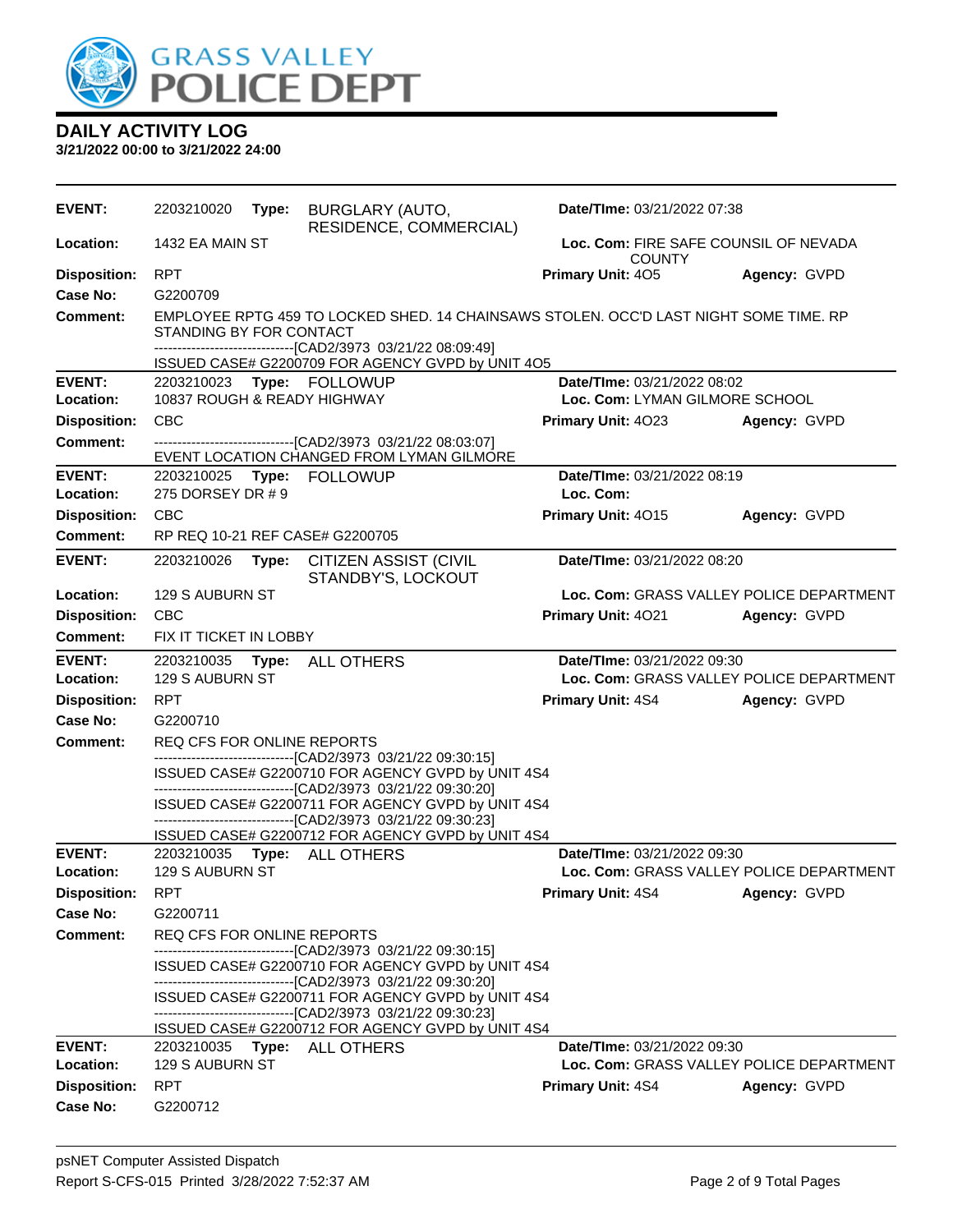

| <b>Comment:</b>             | REQ CFS FOR ONLINE REPORTS                                                                                                           |                                          |              |
|-----------------------------|--------------------------------------------------------------------------------------------------------------------------------------|------------------------------------------|--------------|
|                             | --------------------------[CAD2/3973_03/21/22_09:30:15]<br>ISSUED CASE# G2200710 FOR AGENCY GVPD by UNIT 4S4                         |                                          |              |
|                             | -------------------------------[CAD2/3973_03/21/22_09:30:20]                                                                         |                                          |              |
|                             | ISSUED CASE# G2200711 FOR AGENCY GVPD by UNIT 4S4<br>---------------------------------[CAD2/3973 03/21/22 09:30:23]                  |                                          |              |
|                             | ISSUED CASE# G2200712 FOR AGENCY GVPD by UNIT 4S4                                                                                    |                                          |              |
| <b>EVENT:</b>               | 2203210036 Type: VANDALISM                                                                                                           | Date/TIme: 03/21/2022 09:37              |              |
| Location:                   | 129 S AUBURN ST                                                                                                                      | Loc. Com: GRASS VALLEY POLICE DEPARTMENT |              |
| <b>Disposition:</b>         | <b>RPT</b>                                                                                                                           | <b>Primary Unit: 4021</b>                | Agency: GVPD |
| Case No:                    | G2200713                                                                                                                             |                                          |              |
| Comment:                    | RP IN GVPD LOBBY RPTG 594 TO HIS VEH. OCC'D IN THE PAST COUPLE DAYS<br>--------------------------------[CAD2/3973 03/21/22 09:56:06] |                                          |              |
|                             | ISSUED CASE# G2200713 FOR AGENCY GVPD by UNIT 4O21                                                                                   |                                          |              |
| <b>EVENT:</b>               | 2203210042 Type: ABANDONED VEHICLES                                                                                                  | Date/TIme: 03/21/2022 09:56              |              |
| Location:                   | SO AUBURN ST/RACE ST                                                                                                                 | Loc. Com:                                |              |
| <b>Disposition:</b>         | WA PARKIN WARNING                                                                                                                    | <b>Primary Unit: 4R6</b>                 | Agency: GVPD |
| <b>Comment:</b>             | ---------------------------[CAD2/3973_03/21/22_10:04:12]                                                                             |                                          |              |
| <b>EVENT:</b>               | EVENT LOCATION CHANGED FROM S AUBURN / RACE<br>2203210049 Type: SUSPICIOUS CIRCUMSTANCE                                              | Date/TIme: 03/21/2022 10:13              |              |
|                             | (VEHICLE, PERSON                                                                                                                     |                                          |              |
| Location:                   | 49/20 STATE/DORSEY DR                                                                                                                | Loc. Com:                                |              |
| <b>Disposition:</b>         | UTL GOA                                                                                                                              | <b>Primary Unit: 405</b>                 | Agency: GVPD |
| Comment:                    | RP RPTNG DRIVER OF A SIL TOYOTA COROLLA LP 8LAG908 HAS A CELL PHONE CAMERA OUT THE WINDOW                                            |                                          |              |
|                             | AND IS RECORDING DRIVERS, UNK REASON. SUBJ PULLED OVER AT OLD HILLS FLAT LUMBER BUILDING<br><b>RECORDING</b>                         |                                          |              |
| <b>EVENT:</b>               | 2203210054<br>ANIMALS (ABUSE, LOOSE,<br>Type:                                                                                        | Date/TIme: 03/21/2022 10:24              |              |
|                             | FOUND, INJURED)                                                                                                                      |                                          |              |
| Location:                   | 430 BUTLER ST                                                                                                                        | Loc. Com:                                |              |
| <b>Disposition:</b>         | <b>CBC</b>                                                                                                                           | <b>Primary Unit: 4Z32</b>                | Agency: GVPD |
| <b>Comment:</b>             | ANIMAL PICK UP<br>--------------------------[CAD2/3973_03/21/22 10:24:27]                                                            |                                          |              |
|                             | EVENT LOCATION CHANGED FROM 430 BUTLER                                                                                               |                                          |              |
| <b>EVENT:</b>               | <b>Type: ABANDONED VEHICLES</b><br>2203210055                                                                                        | Date/TIme: 03/21/2022 10:25              |              |
| Location:                   | SPRINGHILL DR/IDAHO MARYLAND RD                                                                                                      | Loc. Com: DEAD END                       |              |
| <b>Disposition:</b>         | RPT VEHICLE STORAGE REPORT TAKEN                                                                                                     | Primary Unit: 4R6                        | Agency: GVPD |
| Case No:<br><b>Comment:</b> | G2200714<br>RP RPTG ABAN LIGHT BLU VOLK VAN LP:6MXR493. BEEN THERE FOR OVER 3 WEEKS.                                                 |                                          |              |
|                             | --------------------------[CAD3/4074_03/21/22 10:34:19]                                                                              |                                          |              |
|                             | TOW ASSIGNED-KILROYS, 800 E MAIN ST, GRASS VALLEY, 5302733495,                                                                       |                                          |              |
|                             | ------------------------------[CAD3/4074_03/21/22 10:34:29]<br>KILROYS ENRT DRIVE TIME                                               |                                          |              |
|                             | -------------------------------[CAD2/3973_03/21/22 10:49:38]                                                                         |                                          |              |
|                             | ISSUED CASE# G2200714 FOR AGENCY GVPD by UNIT 4R6                                                                                    |                                          |              |
| <b>EVENT:</b><br>Location:  | 2203210057 Type: SERVICE, CIVIL, SUBPOENA<br>617 WALSH ST # 13                                                                       | Date/TIme: 03/21/2022 10:33<br>Loc. Com: |              |
| <b>Disposition:</b>         | GS                                                                                                                                   | Primary Unit: 4V78                       | Agency: GVPD |
| Comment:                    | -------------------------------[CAD2/3973_03/21/22_10:33:47]                                                                         |                                          |              |
|                             | EVENT LOCATION CHANGED FROM 617 WALSH 13                                                                                             |                                          |              |
| <b>EVENT:</b>               | 2203210064 Type: FOLLOWUP                                                                                                            | Date/TIme: 03/21/2022 10:50              |              |
| Location:                   | 129 S AUBURN ST                                                                                                                      | Loc. Com: GRASS VALLEY POLICE DEPARTMENT |              |
| <b>Disposition:</b>         | <b>RPT</b>                                                                                                                           | Primary Unit: 4023                       | Agency: GVPD |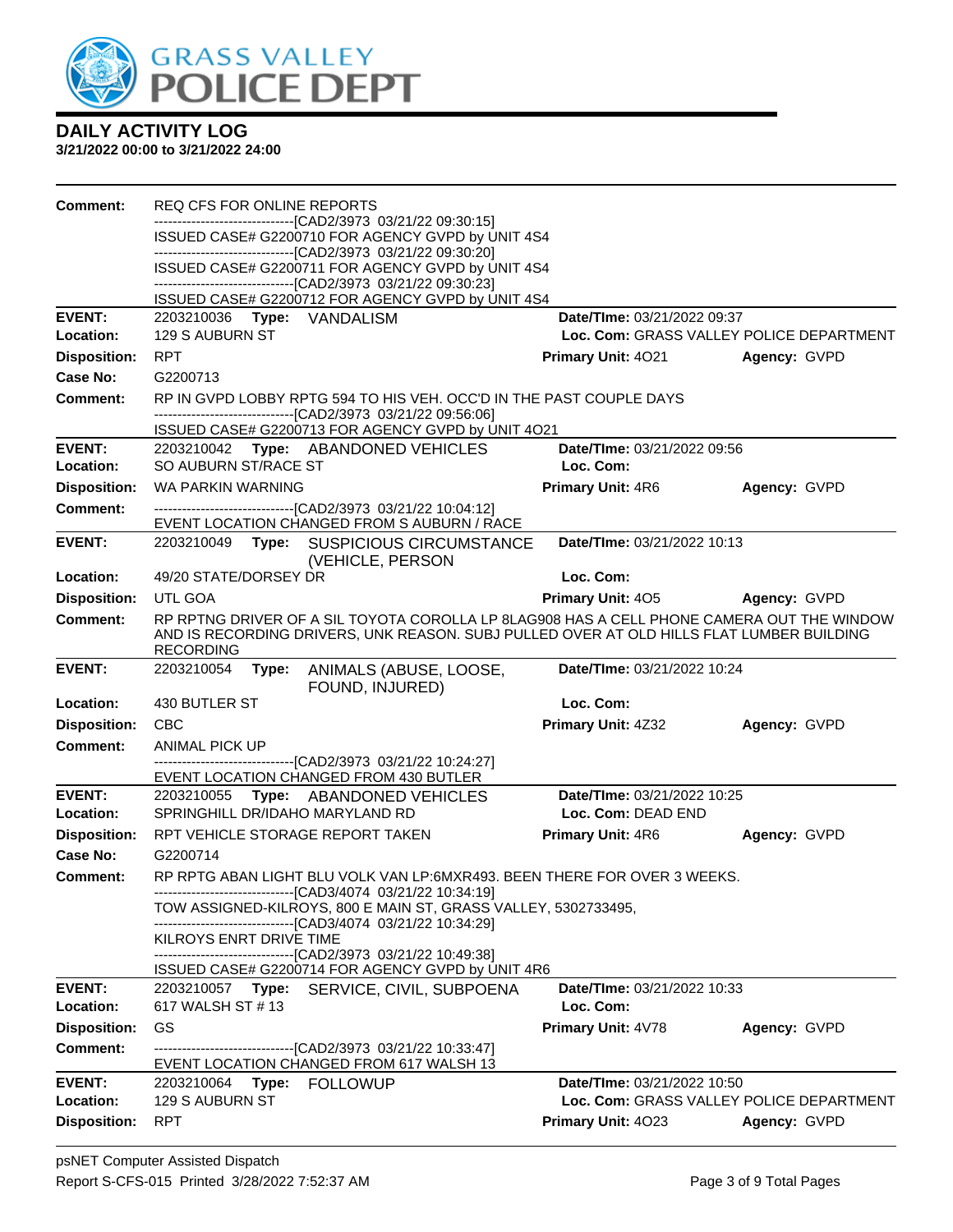

**3/21/2022 00:00 to 3/21/2022 24:00**

| Case No:                   | G2200715                                                                                                                                                                                                                                                                                                                                                                                                                                                                                                                                        |                                          |              |
|----------------------------|-------------------------------------------------------------------------------------------------------------------------------------------------------------------------------------------------------------------------------------------------------------------------------------------------------------------------------------------------------------------------------------------------------------------------------------------------------------------------------------------------------------------------------------------------|------------------------------------------|--------------|
| <b>Comment:</b>            | --------------------------------[CAD2/3973 03/21/22 10:50:42]<br>ISSUED CASE# G2200715 FOR AGENCY GVPD by UNIT 4O23                                                                                                                                                                                                                                                                                                                                                                                                                             |                                          |              |
|                            | --------------------------------[CAD2/3973 03/21/22 10:50:49]<br>EVENT LOCATION CHANGED FROM 129 S AUBURN                                                                                                                                                                                                                                                                                                                                                                                                                                       |                                          |              |
| <b>EVENT:</b>              |                                                                                                                                                                                                                                                                                                                                                                                                                                                                                                                                                 | Date/TIme: 03/21/2022 10:53              |              |
| Location:                  | <b>129 SOUTH AUBURN ST</b>                                                                                                                                                                                                                                                                                                                                                                                                                                                                                                                      | Loc. Com:                                |              |
| <b>Disposition:</b>        | <b>CBC</b>                                                                                                                                                                                                                                                                                                                                                                                                                                                                                                                                      | Primary Unit: 4D16                       | Agency: GVPD |
| <b>Comment:</b>            | <b>LOBBY CONTACT</b>                                                                                                                                                                                                                                                                                                                                                                                                                                                                                                                            |                                          |              |
| <b>EVENT:</b>              | 2203210068 Type:<br>SERVICE, CIVIL, SUBPOENA                                                                                                                                                                                                                                                                                                                                                                                                                                                                                                    | Date/TIme: 03/21/2022 11:00              |              |
| Location:                  | 276 GATES PL                                                                                                                                                                                                                                                                                                                                                                                                                                                                                                                                    | Loc. Com:                                |              |
| <b>Disposition:</b>        | <b>NS</b>                                                                                                                                                                                                                                                                                                                                                                                                                                                                                                                                       | Primary Unit: 4V78                       | Agency: GVPD |
| Comment:                   | --------------------------------[CAD2/3973 03/21/22 11:00:09]<br>EVENT LOCATION CHANGED FROM 276 GATES                                                                                                                                                                                                                                                                                                                                                                                                                                          |                                          |              |
| <b>EVENT:</b>              | 2203210073    Type: VEHICLE STOP                                                                                                                                                                                                                                                                                                                                                                                                                                                                                                                | Date/TIme: 03/21/2022 11:18              |              |
| Location:                  | 49 STATE/WE MCKNIGHT WY                                                                                                                                                                                                                                                                                                                                                                                                                                                                                                                         | Loc. Com: SB                             |              |
| <b>Disposition:</b>        | WA                                                                                                                                                                                                                                                                                                                                                                                                                                                                                                                                              | Primary Unit: 4015                       | Agency: GVPD |
| Comment:                   | License: D3726W1<br>----------------------------------[CAD1/4116 03/21/22 11:24:31]                                                                                                                                                                                                                                                                                                                                                                                                                                                             |                                          |              |
|                            | EVENT LOCATION CHANGED FROM SB 49/MCKNIGHT                                                                                                                                                                                                                                                                                                                                                                                                                                                                                                      |                                          |              |
| <b>EVENT:</b>              | 2203210074 Type: ANIMALS (ABUSE, LOOSE,<br>FOUND, INJURED)                                                                                                                                                                                                                                                                                                                                                                                                                                                                                      | Date/TIme: 03/21/2022 11:18              |              |
| Location:                  | 242 ARCADIA DR                                                                                                                                                                                                                                                                                                                                                                                                                                                                                                                                  | Loc. Com:                                |              |
| <b>Disposition:</b>        | CBC HOWLING THE ENTIRE TIME                                                                                                                                                                                                                                                                                                                                                                                                                                                                                                                     | <b>Primary Unit: 4Z32</b>                | Agency: GVPD |
| Case No:                   | G2200716                                                                                                                                                                                                                                                                                                                                                                                                                                                                                                                                        |                                          |              |
| Comment:                   | ----------------------------------[CAD1/4116 03/21/22 11:27:09]<br>EVENT LOCATION CHANGED FROM ARCADIA DR<br>--------------------------------[CAD1/4116 03/21/22 11:32:49]                                                                                                                                                                                                                                                                                                                                                                      |                                          |              |
|                            | ISSUED CASE# G2200716 FOR AGENCY GVPD by UNIT 4Z32                                                                                                                                                                                                                                                                                                                                                                                                                                                                                              |                                          |              |
| <b>EVENT:</b><br>Location: | 2203210076 Type: WELFARE CHECK<br>127 WILSON ST                                                                                                                                                                                                                                                                                                                                                                                                                                                                                                 | Date/TIme: 03/21/2022 11:25<br>Loc. Com: |              |
| <b>Disposition:</b>        | CBC NO ANSWER AT DOOR. MESSAGE LEFT WITH<br><b>RP</b>                                                                                                                                                                                                                                                                                                                                                                                                                                                                                           | <b>Primary Unit: 4R6</b>                 | Agency: GVPD |
| <b>Comment:</b>            | RP RPTG SHE THINKS HER NEIGHBOR IS BEING NEGLECTED. RP ADV XRAY WHO LIVES AT LISTED IS 90<br>YOA BUT THERE ARE A LOT OF YOUNGER ADULTS WHO HANG OUT THERE. RP IS CONCRNED THE<br>GRANDKIDS TAKING CARE OF HER ARE DOIG DRUGS. RP ADV SHE SPOKE WITH XRAY A MONTH AGO AND<br>SHE ADV SOME SUNLIGHT COMES IN. RP WOULD LIKE TO BE ANONYMOUS<br>--------------------------------[CAD3/4074 03/21/22 11:26:28]<br>RP ADV SHE IS ALSO CONCERNED ABOUT THE POSS HS USE.<br>-------------------------------[CAD3/4074 03/21/22 11:26:33]<br>REQ 10-21. |                                          |              |
| <b>EVENT:</b>              | 2203210081<br>Type:<br>ANIMALS (ABUSE, LOOSE,                                                                                                                                                                                                                                                                                                                                                                                                                                                                                                   | Date/TIme: 03/21/2022 11:39              |              |
|                            | FOUND, INJURED)                                                                                                                                                                                                                                                                                                                                                                                                                                                                                                                                 |                                          |              |
| Location:                  | 102 EA MAIN ST                                                                                                                                                                                                                                                                                                                                                                                                                                                                                                                                  | Loc. Com:                                |              |
| <b>Disposition:</b>        | <b>CBC</b>                                                                                                                                                                                                                                                                                                                                                                                                                                                                                                                                      | Primary Unit: 4Z32                       | Agency: GVPD |
| <b>Comment:</b>            | ------------------[CAD3/4074_03/21/22 11:40:23]<br>EVENT LOCATION CHANGED FROM MILLENIAL SMOKE SHOP                                                                                                                                                                                                                                                                                                                                                                                                                                             |                                          |              |
| <b>EVENT:</b>              | 2203210082 Type:<br><b>ORDINANCES</b><br>(COUNTY/MUNICIPAL)                                                                                                                                                                                                                                                                                                                                                                                                                                                                                     | Date/TIme: 03/21/2022 11:39              |              |
| Location:                  | 125 E MAIN ST                                                                                                                                                                                                                                                                                                                                                                                                                                                                                                                                   | Loc. Com: GRASS VALLEY CITY HALL         |              |
| <b>Disposition:</b>        | CBC SUBJ MOVING ALONG 98T                                                                                                                                                                                                                                                                                                                                                                                                                                                                                                                       | Primary Unit: 4023                       | Agency: GVPD |
| <b>Comment:</b>            | RP RPTG TRANSIENT SLEEPING IN THE MIDDLE OF A PARKING SPOT.                                                                                                                                                                                                                                                                                                                                                                                                                                                                                     |                                          |              |

psNET Computer Assisted Dispatch Report S-CFS-015 Printed 3/28/2022 7:52:37 AM Page 4 of 9 Total Pages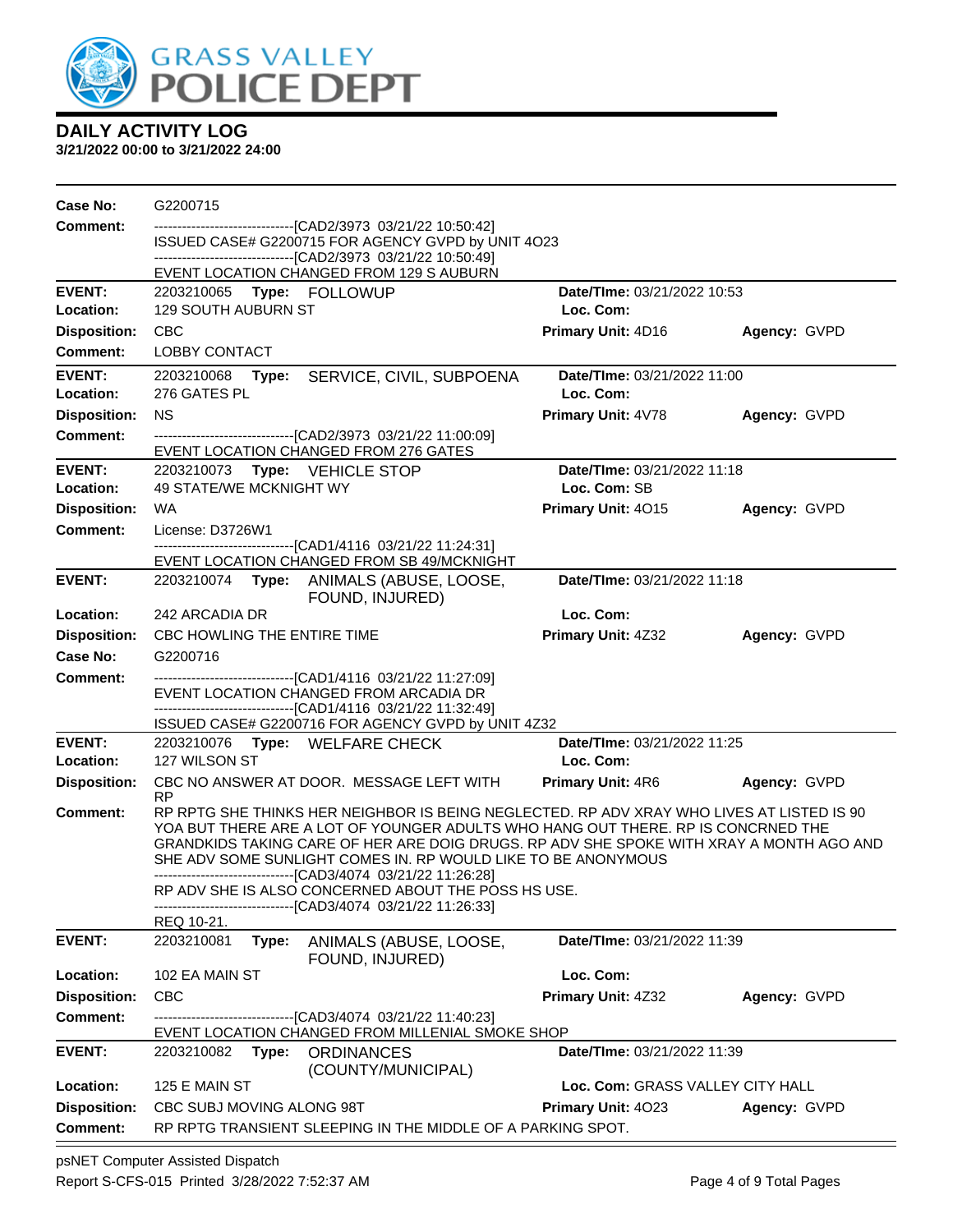

| <b>EVENT:</b>                    | 2203210083<br>158 MILL ST       |       | Type: FOLLOWUP                                                                                                                                                                                                                                                                                                                                                                                                                                                                                                             | Date/TIme: 03/21/2022 11:41                           |              |
|----------------------------------|---------------------------------|-------|----------------------------------------------------------------------------------------------------------------------------------------------------------------------------------------------------------------------------------------------------------------------------------------------------------------------------------------------------------------------------------------------------------------------------------------------------------------------------------------------------------------------------|-------------------------------------------------------|--------------|
| Location:                        |                                 |       |                                                                                                                                                                                                                                                                                                                                                                                                                                                                                                                            | Loc. Com: GARYS PLACE 530 272 5509                    |              |
| <b>Disposition:</b><br>Case No:  | <b>RPT</b><br>G2200718          |       |                                                                                                                                                                                                                                                                                                                                                                                                                                                                                                                            | <b>Primary Unit: 405</b>                              | Agency: GVPD |
| <b>Comment:</b>                  | 10-21 REF COUNTERFEIT BILLS     |       |                                                                                                                                                                                                                                                                                                                                                                                                                                                                                                                            |                                                       |              |
|                                  |                                 |       | -------------------------------[CAD1/4116 03/21/22 12:21:50]                                                                                                                                                                                                                                                                                                                                                                                                                                                               |                                                       |              |
|                                  |                                 |       | ISSUED CASE# G2200718 FOR AGENCY GVPD by UNIT 4O5<br>-------------------------------[CAD1/4116 03/21/22 12:24:55]                                                                                                                                                                                                                                                                                                                                                                                                          |                                                       |              |
|                                  |                                 |       | EVENT LOCATION CHANGED FROM 158 MILL ST                                                                                                                                                                                                                                                                                                                                                                                                                                                                                    |                                                       |              |
| <b>EVENT:</b>                    | 2203210089                      | Type: | THEFT (GRAND, PETTY, FROM<br>MERCHANT)                                                                                                                                                                                                                                                                                                                                                                                                                                                                                     | Date/TIme: 03/21/2022 12:03                           |              |
| Location:                        | 113 PRESLEY WY #1               |       |                                                                                                                                                                                                                                                                                                                                                                                                                                                                                                                            | Loc. Com: UNITED STATES DEPT AG                       |              |
| <b>Disposition:</b>              | <b>CBC</b>                      |       |                                                                                                                                                                                                                                                                                                                                                                                                                                                                                                                            | Primary Unit: 4021                                    | Agency: GVPD |
| <b>Comment:</b>                  | A352290. 10-21                  |       | RP RPTG THEFT OF WHEELS OFF VEH. OCC'D OVER THE WEEKEND. VEH IS A WHI SMAL SUV HHR LP:<br>------------------------------[4O21/MDT 03/21/22 12:40]                                                                                                                                                                                                                                                                                                                                                                          |                                                       |              |
|                                  | LEFT VM                         |       |                                                                                                                                                                                                                                                                                                                                                                                                                                                                                                                            |                                                       |              |
| <b>EVENT:</b>                    | 2203210101                      |       | Type: SUSPICIOUS CIRCUMSTANCE<br>(VEHICLE, PERSON                                                                                                                                                                                                                                                                                                                                                                                                                                                                          | Date/TIme: 03/21/2022 12:31                           |              |
| Location:                        | 504 WHITING ST                  |       |                                                                                                                                                                                                                                                                                                                                                                                                                                                                                                                            | Loc. Com: BOXDROT MATTRESS AND<br><b>FURNITURE</b>    |              |
| <b>Disposition:</b>              | WA WARNING ISSUED               |       |                                                                                                                                                                                                                                                                                                                                                                                                                                                                                                                            | Primary Unit: 4R6                                     | Agency: GVPD |
| <b>Comment:</b>                  | DEALS.                          |       | LATE 80'S WHI CHEVY BLAZER WITH OH PLATE//HQS2029 THAT COMES INTO THE PARKING LOT SEVERAL<br>TIMES A DAY AND PEOPLE APPRAOCH THE VEH, VEH IS CURR THERE. RP CONCERNED POSS DOING HS                                                                                                                                                                                                                                                                                                                                        |                                                       |              |
|                                  |                                 |       |                                                                                                                                                                                                                                                                                                                                                                                                                                                                                                                            |                                                       |              |
| <b>EVENT:</b>                    |                                 |       | 2203210102 Type: TRESPASS                                                                                                                                                                                                                                                                                                                                                                                                                                                                                                  | Date/TIme: 03/21/2022 12:41                           |              |
| Location:                        | 440 HENDERSON ST                |       |                                                                                                                                                                                                                                                                                                                                                                                                                                                                                                                            | Loc. Com: INTERFAITH FOOD MINISTRY                    |              |
| <b>Disposition:</b>              | 98T                             |       | WA SUBJ MVNG ALONG, ADMONISHED FOR 602,                                                                                                                                                                                                                                                                                                                                                                                                                                                                                    | Primary Unit: 4023                                    | Agency: GVPD |
| <b>Comment:</b>                  |                                 |       | REQ ASSISTANCE TO ESCORT A SUBJ OFF THE PROPERTY THAT IS HARASSING VOLUNTEERS, SUBJ FIRST<br>OF JENNIFER AND IS CURR OUT FRONT OF BUILDING AND REFUSING TO LEAVE BECASUE SHE WANTS TO<br>BE ALL OVER ONE OF THE VOLUNTEERS THAT SHE CLAIMS IS HER GRANDFATHER BUT PER THE<br>VOLUNTEER, HE IS NOT HER GRANDFATHER SUBJ IS WFA//PINK SWEATSHIRT//TWO TONE GREY<br>LEGGINGS //BRO SHOES// NEG WEAPONS SEEN<br>-------------------------------[CAD2/3973 03/21/22 12:52:43]<br>PER MADERA CO, CONFIRMED CITE AND RELEASE ONLY |                                                       |              |
| <b>EVENT:</b>                    |                                 |       | 2203210106    Type: FOLLOWUP                                                                                                                                                                                                                                                                                                                                                                                                                                                                                               | Date/TIme: 03/21/2022 12:58                           |              |
| Location:                        | 10166 KENWOOD DR                |       |                                                                                                                                                                                                                                                                                                                                                                                                                                                                                                                            | Loc. Com:                                             |              |
| <b>Disposition:</b>              | <b>CBC</b>                      |       |                                                                                                                                                                                                                                                                                                                                                                                                                                                                                                                            | Primary Unit: 4D13                                    | Agency: GVPD |
| <b>Comment:</b>                  |                                 |       | ------------------------------[CAD3/4074 03/21/22 12:58:23]<br>EVENT LOCATION CHANGED FROM 10166 KENWOOD                                                                                                                                                                                                                                                                                                                                                                                                                   |                                                       |              |
| <b>EVENT:</b>                    | 2203210111                      | Type: | THREATS                                                                                                                                                                                                                                                                                                                                                                                                                                                                                                                    | Date/TIme: 03/21/2022 13:15                           |              |
| Location:                        | 101 W MCKNIGHT WY # B312        |       |                                                                                                                                                                                                                                                                                                                                                                                                                                                                                                                            | Loc. Com: FOOTHILL MAILBOX & PARCEL                   |              |
| <b>Disposition:</b>              | <b>CBC MSG LEFT</b>             |       |                                                                                                                                                                                                                                                                                                                                                                                                                                                                                                                            | <b>SERVICE</b><br>Primary Unit: 4023                  | Agency: GVPD |
| <b>Comment:</b>                  |                                 |       | RP REQ 10-21 REF SUBJ HARASSING HER VIA TEXT MESSAGE AND SOCIAL MEDIA. RP PROVIDED LISTED<br>ADDRESS AS HER PHYSICAL ADDRESS AND STATES SHE DOESNT HAVE A PHYSICAL ADDRESS                                                                                                                                                                                                                                                                                                                                                 |                                                       |              |
| <b>EVENT:</b>                    |                                 |       | 2203210112 Type: FOLLOWUP                                                                                                                                                                                                                                                                                                                                                                                                                                                                                                  | Date/TIme: 03/21/2022 13:16                           |              |
| Location:<br><b>Disposition:</b> | 113 PRESLEY WY #1<br><b>CBC</b> |       |                                                                                                                                                                                                                                                                                                                                                                                                                                                                                                                            | Loc. Com: UNITED STATES DEPT AG<br>Primary Unit: 4021 | Agency: GVPD |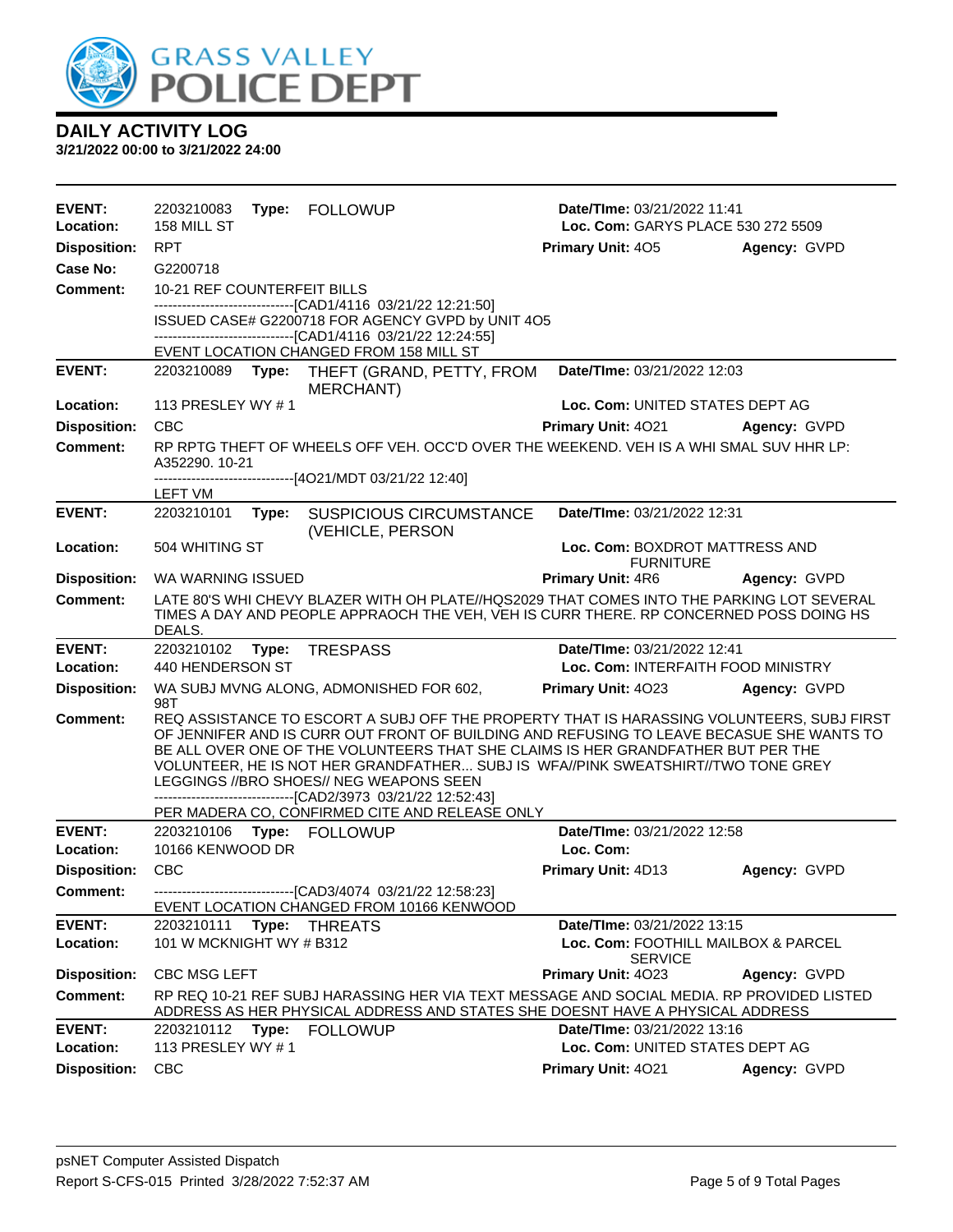

| -------------------------------[CAD3/4074_03/21/22 13:16:57]<br>EVENT 2203210089<br>------------------------------[4O21/MDT 03/21/22 13:22]<br>RP STATED NO VIDEO SURVEILLANCE AND NO LEADS. REFERRED TO ONLINE REPORTING<br><b>EVENT:</b><br>2203210123 Type: FOLLOWUP<br>Date/TIme: 03/21/2022 14:04<br>1432 EA MAIN ST<br>Loc. Com:<br>Location:<br><b>Disposition:</b><br><b>CBC</b><br><b>Primary Unit: 405</b><br>Agency: GVPD<br>RP RPTG LIKE NEW CHAINSAWS LISTED ON FACEBOOK MARKETPLACE. MATCHES THE BRAND<br>Comment:<br><b>EVENT:</b><br>Date/Time: 03/21/2022 14:25<br>2203210131 Type: TRAFFIC ACCIDENT<br><b>BRUNSWICK RD/49/20</b><br>Loc. Com: NEAR WALGREENS<br>Location:<br><b>Disposition:</b><br><b>Primary Unit: 405</b><br>CBC PARTIES EXCHANGED INFO, OUT OF RDWY<br>Agency: GVPD<br>911 REPORTING 2 VEH TC AND BLOCKING ROADWAY. NEG INJURIES INVOLVED BLU HONDA CIVIC AND<br><b>Comment:</b><br>WHI TOYOTA 4RUNNER<br>----------------------[CAD1/4116  03/21/22 14:26:21]<br>ADDITIONAL 911 RPTNG SAME. BLU SUV VS WHI TRUCK, NEG MEDICAL<br><b>EVENT:</b><br>Date/TIme: 03/21/2022 14:48<br>2203210137 Type: DISTURBANCE (NOISE,<br>MUSIC, VERBAL, BARKI<br>Loc. Com: KMART<br>Location:<br>111 W MCKNIGHT WY<br><b>Disposition:</b><br>CBC ADV OF WARRANT NEG EMERGENCIES<br><b>Primary Unit: 4023</b><br>Agency: GVPD<br><b>Comment:</b><br>911 XFFR FROM CHP-- RP STATES SHE IS AT HER RESIDENCE AND HER BACKYARD BACKS UP TO THE BACK<br>OF THE KMART BUILDING. RP CAN HEAR MALE VOICE YELLING AND IN DISTRESS AND POSS YELLING AT AN<br>XRAY, NO XRAY VOICE HEARD THOUGH<br>-------------------------------[CAD2/3973 03/21/22 14:48:53]<br>RP STATES THE MALE IS YELLING "OH MY GOD" AND IS SCREAMING AND SOUNDS PANICKED<br>------------------------------[CAD3/4074 03/21/22 14:50:44]<br>ADD'T 911 RPTG MALE YELLING 'I JUST WANNA DIE' NOTHING HEAR ABOUT WEAPONS. ONLY HEARD MALE.<br>POSS YELLING AT FEMALE.<br>-------------------------------[CAD3/4074_03/21/22 14:52:00]<br>2ND RP ADV SHE SEES A SUBJ STANDING BEHIND KMART<br>-------------------------------[CAD2/3973_03/21/22_15:00:45]<br>PER LAKE CO-- CONFIRMED CITE ONLY |  |  |  |  |  |
|-------------------------------------------------------------------------------------------------------------------------------------------------------------------------------------------------------------------------------------------------------------------------------------------------------------------------------------------------------------------------------------------------------------------------------------------------------------------------------------------------------------------------------------------------------------------------------------------------------------------------------------------------------------------------------------------------------------------------------------------------------------------------------------------------------------------------------------------------------------------------------------------------------------------------------------------------------------------------------------------------------------------------------------------------------------------------------------------------------------------------------------------------------------------------------------------------------------------------------------------------------------------------------------------------------------------------------------------------------------------------------------------------------------------------------------------------------------------------------------------------------------------------------------------------------------------------------------------------------------------------------------------------------------------------------------------------------------------------------------------------------------------------------------------------------------------------------------------------------------------------------------------------------------------------------------------------------------------------------------------------------------------------------------------------------------------------------------------------------------------------------------------------------------------------------|--|--|--|--|--|
|                                                                                                                                                                                                                                                                                                                                                                                                                                                                                                                                                                                                                                                                                                                                                                                                                                                                                                                                                                                                                                                                                                                                                                                                                                                                                                                                                                                                                                                                                                                                                                                                                                                                                                                                                                                                                                                                                                                                                                                                                                                                                                                                                                               |  |  |  |  |  |
|                                                                                                                                                                                                                                                                                                                                                                                                                                                                                                                                                                                                                                                                                                                                                                                                                                                                                                                                                                                                                                                                                                                                                                                                                                                                                                                                                                                                                                                                                                                                                                                                                                                                                                                                                                                                                                                                                                                                                                                                                                                                                                                                                                               |  |  |  |  |  |
|                                                                                                                                                                                                                                                                                                                                                                                                                                                                                                                                                                                                                                                                                                                                                                                                                                                                                                                                                                                                                                                                                                                                                                                                                                                                                                                                                                                                                                                                                                                                                                                                                                                                                                                                                                                                                                                                                                                                                                                                                                                                                                                                                                               |  |  |  |  |  |
|                                                                                                                                                                                                                                                                                                                                                                                                                                                                                                                                                                                                                                                                                                                                                                                                                                                                                                                                                                                                                                                                                                                                                                                                                                                                                                                                                                                                                                                                                                                                                                                                                                                                                                                                                                                                                                                                                                                                                                                                                                                                                                                                                                               |  |  |  |  |  |
|                                                                                                                                                                                                                                                                                                                                                                                                                                                                                                                                                                                                                                                                                                                                                                                                                                                                                                                                                                                                                                                                                                                                                                                                                                                                                                                                                                                                                                                                                                                                                                                                                                                                                                                                                                                                                                                                                                                                                                                                                                                                                                                                                                               |  |  |  |  |  |
|                                                                                                                                                                                                                                                                                                                                                                                                                                                                                                                                                                                                                                                                                                                                                                                                                                                                                                                                                                                                                                                                                                                                                                                                                                                                                                                                                                                                                                                                                                                                                                                                                                                                                                                                                                                                                                                                                                                                                                                                                                                                                                                                                                               |  |  |  |  |  |
|                                                                                                                                                                                                                                                                                                                                                                                                                                                                                                                                                                                                                                                                                                                                                                                                                                                                                                                                                                                                                                                                                                                                                                                                                                                                                                                                                                                                                                                                                                                                                                                                                                                                                                                                                                                                                                                                                                                                                                                                                                                                                                                                                                               |  |  |  |  |  |
|                                                                                                                                                                                                                                                                                                                                                                                                                                                                                                                                                                                                                                                                                                                                                                                                                                                                                                                                                                                                                                                                                                                                                                                                                                                                                                                                                                                                                                                                                                                                                                                                                                                                                                                                                                                                                                                                                                                                                                                                                                                                                                                                                                               |  |  |  |  |  |
|                                                                                                                                                                                                                                                                                                                                                                                                                                                                                                                                                                                                                                                                                                                                                                                                                                                                                                                                                                                                                                                                                                                                                                                                                                                                                                                                                                                                                                                                                                                                                                                                                                                                                                                                                                                                                                                                                                                                                                                                                                                                                                                                                                               |  |  |  |  |  |
|                                                                                                                                                                                                                                                                                                                                                                                                                                                                                                                                                                                                                                                                                                                                                                                                                                                                                                                                                                                                                                                                                                                                                                                                                                                                                                                                                                                                                                                                                                                                                                                                                                                                                                                                                                                                                                                                                                                                                                                                                                                                                                                                                                               |  |  |  |  |  |
|                                                                                                                                                                                                                                                                                                                                                                                                                                                                                                                                                                                                                                                                                                                                                                                                                                                                                                                                                                                                                                                                                                                                                                                                                                                                                                                                                                                                                                                                                                                                                                                                                                                                                                                                                                                                                                                                                                                                                                                                                                                                                                                                                                               |  |  |  |  |  |
|                                                                                                                                                                                                                                                                                                                                                                                                                                                                                                                                                                                                                                                                                                                                                                                                                                                                                                                                                                                                                                                                                                                                                                                                                                                                                                                                                                                                                                                                                                                                                                                                                                                                                                                                                                                                                                                                                                                                                                                                                                                                                                                                                                               |  |  |  |  |  |
|                                                                                                                                                                                                                                                                                                                                                                                                                                                                                                                                                                                                                                                                                                                                                                                                                                                                                                                                                                                                                                                                                                                                                                                                                                                                                                                                                                                                                                                                                                                                                                                                                                                                                                                                                                                                                                                                                                                                                                                                                                                                                                                                                                               |  |  |  |  |  |
|                                                                                                                                                                                                                                                                                                                                                                                                                                                                                                                                                                                                                                                                                                                                                                                                                                                                                                                                                                                                                                                                                                                                                                                                                                                                                                                                                                                                                                                                                                                                                                                                                                                                                                                                                                                                                                                                                                                                                                                                                                                                                                                                                                               |  |  |  |  |  |
|                                                                                                                                                                                                                                                                                                                                                                                                                                                                                                                                                                                                                                                                                                                                                                                                                                                                                                                                                                                                                                                                                                                                                                                                                                                                                                                                                                                                                                                                                                                                                                                                                                                                                                                                                                                                                                                                                                                                                                                                                                                                                                                                                                               |  |  |  |  |  |
| <b>EVENT:</b><br>Date/TIme: 03/21/2022 15:16<br>2203210146    Type: 911    UNKNOWN                                                                                                                                                                                                                                                                                                                                                                                                                                                                                                                                                                                                                                                                                                                                                                                                                                                                                                                                                                                                                                                                                                                                                                                                                                                                                                                                                                                                                                                                                                                                                                                                                                                                                                                                                                                                                                                                                                                                                                                                                                                                                            |  |  |  |  |  |
| (HANGUPS, ABAN'S)                                                                                                                                                                                                                                                                                                                                                                                                                                                                                                                                                                                                                                                                                                                                                                                                                                                                                                                                                                                                                                                                                                                                                                                                                                                                                                                                                                                                                                                                                                                                                                                                                                                                                                                                                                                                                                                                                                                                                                                                                                                                                                                                                             |  |  |  |  |  |
| LAT: 39.22596000 LONG: -121.045786<br>Loc. Com:<br>Location:                                                                                                                                                                                                                                                                                                                                                                                                                                                                                                                                                                                                                                                                                                                                                                                                                                                                                                                                                                                                                                                                                                                                                                                                                                                                                                                                                                                                                                                                                                                                                                                                                                                                                                                                                                                                                                                                                                                                                                                                                                                                                                                  |  |  |  |  |  |
| <b>Disposition:</b><br><b>Primary Unit:</b><br>MERGED 2203210145<br>Agency: GVPD                                                                                                                                                                                                                                                                                                                                                                                                                                                                                                                                                                                                                                                                                                                                                                                                                                                                                                                                                                                                                                                                                                                                                                                                                                                                                                                                                                                                                                                                                                                                                                                                                                                                                                                                                                                                                                                                                                                                                                                                                                                                                              |  |  |  |  |  |
| Comment:<br>911 ABANDON<br>***** EVENT CLOSED BY CAD1 WITH COMMENT-2203210145                                                                                                                                                                                                                                                                                                                                                                                                                                                                                                                                                                                                                                                                                                                                                                                                                                                                                                                                                                                                                                                                                                                                                                                                                                                                                                                                                                                                                                                                                                                                                                                                                                                                                                                                                                                                                                                                                                                                                                                                                                                                                                 |  |  |  |  |  |
| <b>EVENT:</b><br>Date/TIme: 03/21/2022 15:53                                                                                                                                                                                                                                                                                                                                                                                                                                                                                                                                                                                                                                                                                                                                                                                                                                                                                                                                                                                                                                                                                                                                                                                                                                                                                                                                                                                                                                                                                                                                                                                                                                                                                                                                                                                                                                                                                                                                                                                                                                                                                                                                  |  |  |  |  |  |
| 123 STANFORD CT<br>Location:<br>Loc. Com:                                                                                                                                                                                                                                                                                                                                                                                                                                                                                                                                                                                                                                                                                                                                                                                                                                                                                                                                                                                                                                                                                                                                                                                                                                                                                                                                                                                                                                                                                                                                                                                                                                                                                                                                                                                                                                                                                                                                                                                                                                                                                                                                     |  |  |  |  |  |
| <b>Disposition:</b><br><b>CBC</b><br>Primary Unit: 4023<br>Agency: GVPD                                                                                                                                                                                                                                                                                                                                                                                                                                                                                                                                                                                                                                                                                                                                                                                                                                                                                                                                                                                                                                                                                                                                                                                                                                                                                                                                                                                                                                                                                                                                                                                                                                                                                                                                                                                                                                                                                                                                                                                                                                                                                                       |  |  |  |  |  |
| <b>Comment:</b><br>-------------------------------[CAD3/4074 03/21/22 16:02:17]<br>EVENT LOCATION CHANGED FROM 123 STANFORD CT                                                                                                                                                                                                                                                                                                                                                                                                                                                                                                                                                                                                                                                                                                                                                                                                                                                                                                                                                                                                                                                                                                                                                                                                                                                                                                                                                                                                                                                                                                                                                                                                                                                                                                                                                                                                                                                                                                                                                                                                                                                |  |  |  |  |  |
| Date/TIme: 03/21/2022 16:11<br><b>EVENT:</b><br>2203210162 Type: VANDALISM<br>131 RACE ST<br>Loc. Com:<br>Location:                                                                                                                                                                                                                                                                                                                                                                                                                                                                                                                                                                                                                                                                                                                                                                                                                                                                                                                                                                                                                                                                                                                                                                                                                                                                                                                                                                                                                                                                                                                                                                                                                                                                                                                                                                                                                                                                                                                                                                                                                                                           |  |  |  |  |  |
| <b>Disposition:</b><br><b>RPT</b><br>Primary Unit: 4015<br>Agency: GVPD                                                                                                                                                                                                                                                                                                                                                                                                                                                                                                                                                                                                                                                                                                                                                                                                                                                                                                                                                                                                                                                                                                                                                                                                                                                                                                                                                                                                                                                                                                                                                                                                                                                                                                                                                                                                                                                                                                                                                                                                                                                                                                       |  |  |  |  |  |
| Case No:<br>G2200719                                                                                                                                                                                                                                                                                                                                                                                                                                                                                                                                                                                                                                                                                                                                                                                                                                                                                                                                                                                                                                                                                                                                                                                                                                                                                                                                                                                                                                                                                                                                                                                                                                                                                                                                                                                                                                                                                                                                                                                                                                                                                                                                                          |  |  |  |  |  |
| RP REPORTING SUBJ TRIED TO STEAL HIS VEH LAST NIGHT AND CAUSED SIGNIFICANT DAMAGE TO VEH.<br><b>Comment:</b><br>SUBJ BROKE INTO THE GARAGE, BROKE OUT THE WINDOW AND TRIED BACKING IT OUT AND HIT THE<br>GARAGE FRAME AND DAMAGED THE GARAGE AND TRUCK.<br>-------------------------------[CAD3/4074_03/21/22 16:47:27]<br>ISSUED CASE# G2200719 FOR AGENCY GVPD by UNIT 4O15                                                                                                                                                                                                                                                                                                                                                                                                                                                                                                                                                                                                                                                                                                                                                                                                                                                                                                                                                                                                                                                                                                                                                                                                                                                                                                                                                                                                                                                                                                                                                                                                                                                                                                                                                                                                 |  |  |  |  |  |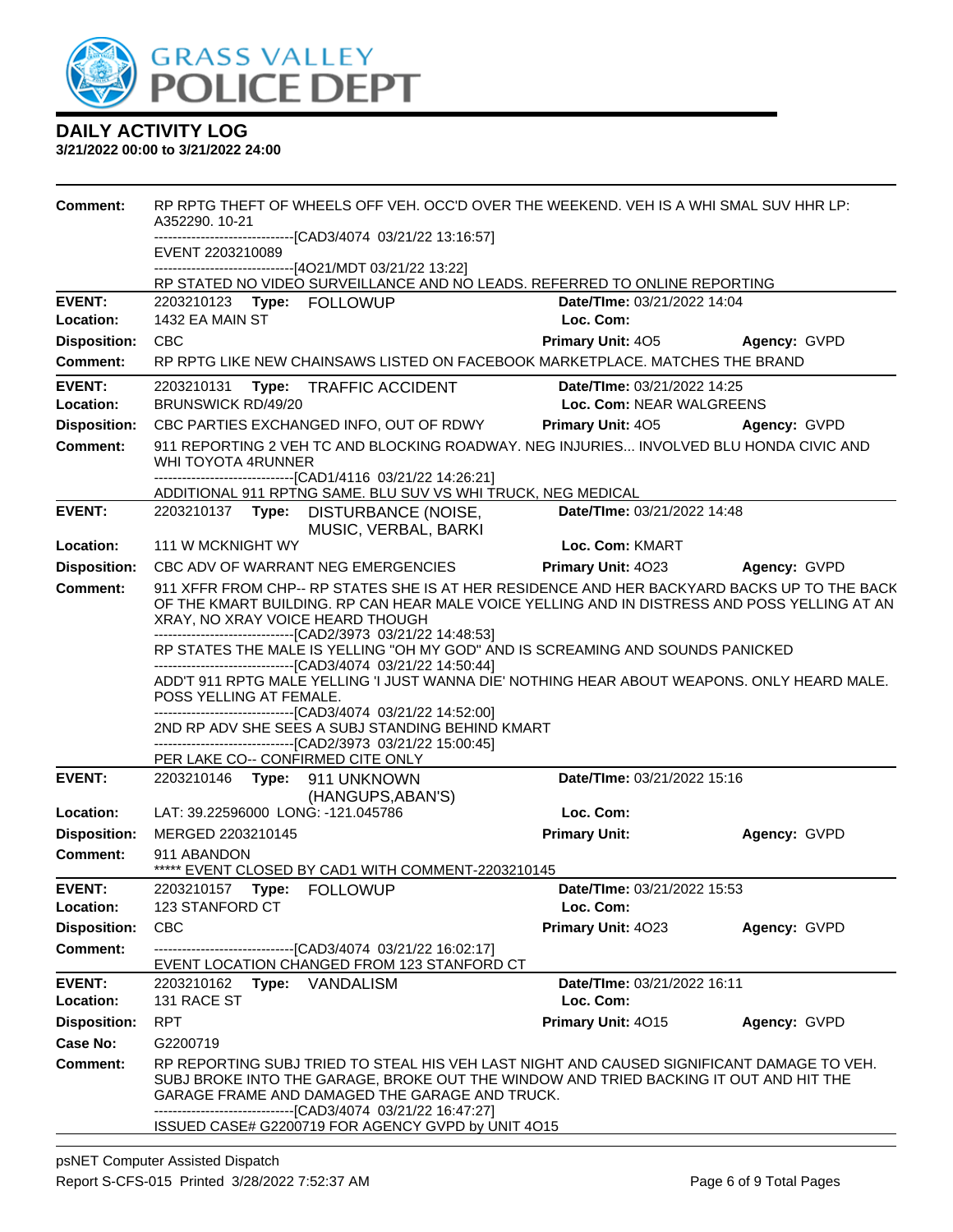

| EVENT:<br>Location:        | 2203210170<br>417 NEAL ST                           | <b>Type:</b> VEH CITES, VIN, TOWS, DUI                                                                                                                                                                                              | Date/TIme: 03/21/2022 16:46<br>Loc. Com:                      |              |
|----------------------------|-----------------------------------------------------|-------------------------------------------------------------------------------------------------------------------------------------------------------------------------------------------------------------------------------------|---------------------------------------------------------------|--------------|
| <b>Disposition:</b>        | INF VEH COMES BACK TO STREET                        |                                                                                                                                                                                                                                     | <b>Primary Unit:</b>                                          | Agency: GVPD |
| <b>Comment:</b>            |                                                     | RP RPTG VEH PARKED FOR SEVERAL WEEKS, DESC GLD TRUCK WITH A CAMPER 7C90741<br>***** EVENT CLOSED BY CAD3 WITH COMMENT-VEH COMES BACK TO STREET                                                                                      |                                                               |              |
| <b>EVENT:</b>              | 2203210174                                          | Type: ANIMALS (ABUSE, LOOSE,<br>FOUND, INJURED)                                                                                                                                                                                     | Date/TIme: 03/21/2022 17:01                                   |              |
| Location:                  | 155 GLASSON WY                                      |                                                                                                                                                                                                                                     | Loc. Com: SIERRA NEVADA MEMORIAL<br><b>HOSPITAL</b>           |              |
| <b>Disposition:</b>        | UTL                                                 |                                                                                                                                                                                                                                     | Primary Unit: 405                                             | Agency: GVPD |
| <b>Comment:</b>            |                                                     | RP RPTG WHI PITBULL RUNNING AROUND THE HOSPITAL W/NO COLLAR                                                                                                                                                                         |                                                               |              |
| <b>EVENT:</b>              | 2203210184                                          | Type: 911 UNKNOWN<br>(HANGUPS, ABAN'S)                                                                                                                                                                                              | Date/TIme: 03/21/2022 17:40                                   |              |
| Location:                  |                                                     | LAT: 39.23215600 LONG: -121.041076                                                                                                                                                                                                  | Loc. Com:                                                     |              |
| <b>Disposition:</b>        | <b>HBD</b>                                          |                                                                                                                                                                                                                                     | <b>Primary Unit:</b>                                          | Agency: GVPD |
| <b>Comment:</b>            | 911 ABAN UNABLE TO CB<br>***** EVENT CLOSED BY CAD1 |                                                                                                                                                                                                                                     |                                                               |              |
| <b>EVENT:</b><br>Location: | 519 IVY ST                                          | 2203210193 Type: WELFARE CHECK                                                                                                                                                                                                      | Date/TIme: 03/21/2022 18:28<br>Loc. Com:                      |              |
| <b>Disposition:</b>        |                                                     | CBC SUBJ C4 AND HE ALREADY SPOKE W/ THE ER                                                                                                                                                                                          | <b>Primary Unit: 409</b>                                      | Agency: GVPD |
| <b>Comment:</b>            |                                                     | NURSE REQ WEL CHECK ON SUBJ WHO WAS SUPPOSED TO TAKE TAXI HOME FROM THE HOSPITAL AT<br>1700HRS BUT NEVER MET THE DRIVER. RP WANTS TO MAKE SURE SUBJ GOT HOME OKAY.<br>-------------------------------[CAD3/4074 03/21/22 18:29:00]  |                                                               |              |
| <b>EVENT:</b>              | NO KNOWN DEMENTIA                                   |                                                                                                                                                                                                                                     |                                                               |              |
| Location:                  | 21506 OAK RIDGE DR                                  | 2203210194 Type: PROPERTY LOST OR FOUND                                                                                                                                                                                             | Date/TIme: 03/21/2022 18:31<br>Loc. Com:                      |              |
| <b>Disposition:</b>        | <b>PEN</b>                                          |                                                                                                                                                                                                                                     | Primary Unit: 4K19                                            | Agency: GVPD |
| <b>Comment:</b>            | CALFIRE THAT OCCD LAST NIGHT                        | RP REQG 1021 REF CHAINSAW SHE SAW ON FACEBOOK GROUP THAT IS POSS STOLEN PROPERTY FROM<br>-------------------------------[CAD3/3753 03/21/22 19:53:14]                                                                               |                                                               |              |
|                            | GVPD CASE G2200709                                  | ------------------------------[4K19/MDT 03/21/22 20:01]                                                                                                                                                                             |                                                               |              |
|                            |                                                     | MULTIPLE CALL ATTEMPTS MADE. UNABLE TO LEAVE VOICEMAIL.                                                                                                                                                                             |                                                               |              |
| <b>EVENT:</b><br>Location: | 165 MILL ST                                         | 2203210206    Type: VANDALISM                                                                                                                                                                                                       | Date/TIme: 03/21/2022 20:43<br>Loc. Com: DEL ORO 530 272 1646 |              |
| <b>Disposition:</b>        | RPT                                                 |                                                                                                                                                                                                                                     | <b>Primary Unit: 409</b>                                      | Agency: GVPD |
| Case No:                   | G2200720                                            |                                                                                                                                                                                                                                     |                                                               |              |
| Comment:                   |                                                     | RP RPTG 6 J'S (4 MALE AND 2 XRAY) SNUCK INTO MOVIE, GOT KICKED OUT OF THE THEATER, AND THREW<br>A GLASS BOTTLE AT FRONT WINDOW ON THEIR WAY OUT AND SHATTERED THE WINDOW. J'S LEFT ON<br>FOOT HEADING TWDS SAFEWAY A COUPLE MIN AGO |                                                               |              |
|                            | SU WMJ WHI HOODIE                                   | ---------------------------------[CAD3/3753 03/21/22 20:53:01]<br>ISSUED CASE# G2200720 FOR AGENCY GVPD by UNIT 4O9                                                                                                                 |                                                               |              |
| <b>EVENT:</b>              |                                                     | 2203210207 Type: SUSPICIOUS CIRCUMSTANCE<br>(VEHICLE, PERSON                                                                                                                                                                        | Date/TIme: 03/21/2022 20:54                                   |              |
| Location:                  | 210 SUTTON WY #123                                  |                                                                                                                                                                                                                                     | Loc. Com:                                                     |              |
| <b>Disposition:</b>        | UTL                                                 |                                                                                                                                                                                                                                     | Primary Unit: 4K19                                            | Agency: GVPD |
| <b>Comment:</b>            |                                                     | RP RPTG UNK SUBJ BANGED ON RPS DOOR AND LEFT. RP REQG AREA CHECK                                                                                                                                                                    |                                                               |              |
|                            |                                                     | EVENT LOCATION CHANGED FROM 210 SUTTON WY GV                                                                                                                                                                                        |                                                               |              |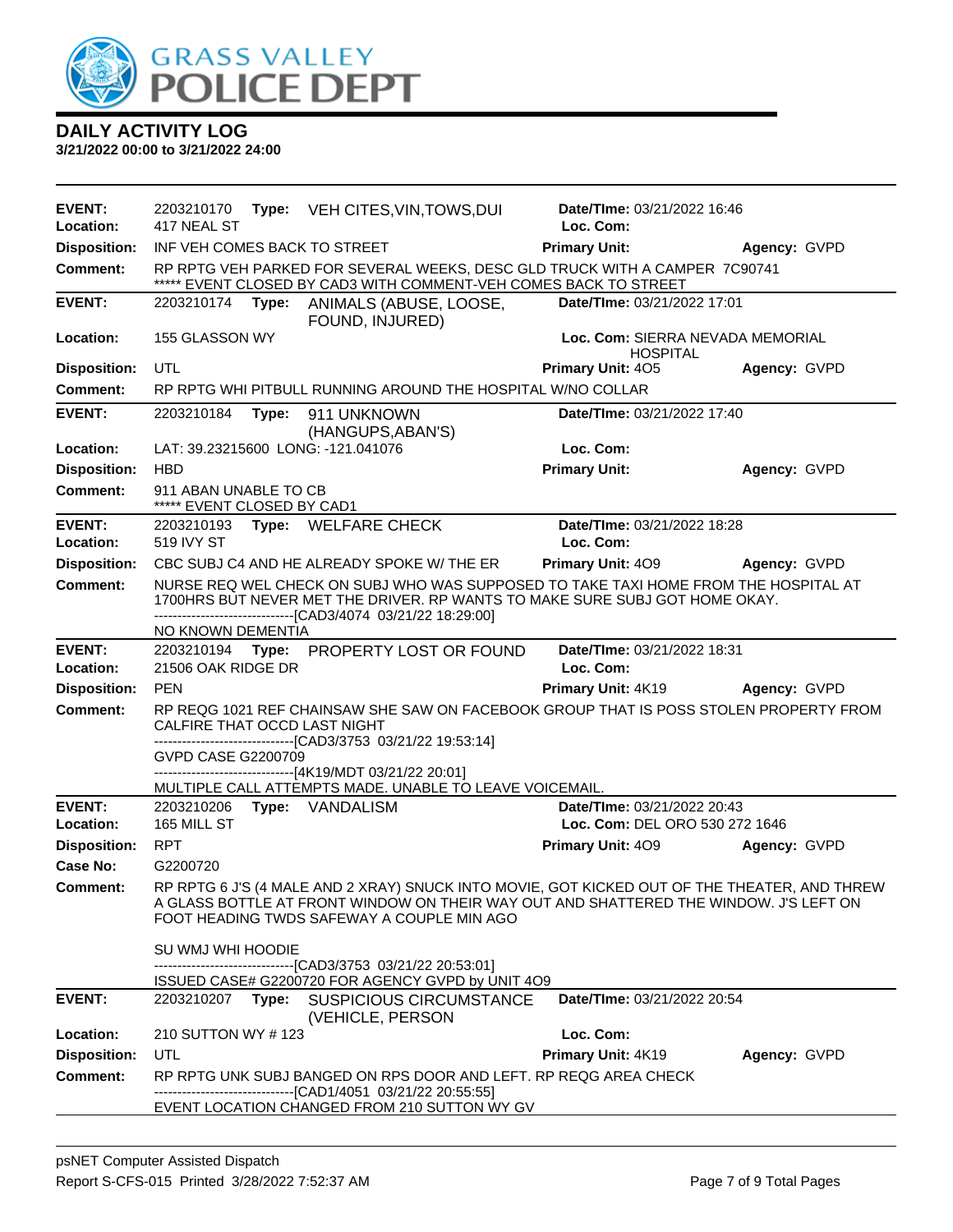

| <b>EVENT:</b>       | 2203210208                   | Type: | DISTURBANCE (NOISE,<br>MUSIC, VERBAL, BARKI                                                                                                   | Date/TIme: 03/21/2022 21:00       |              |  |
|---------------------|------------------------------|-------|-----------------------------------------------------------------------------------------------------------------------------------------------|-----------------------------------|--------------|--|
| Location:           | 340 PLEASANT ST # 9          |       |                                                                                                                                               | Loc. Com: GRASS VALLEY APARTMENTS |              |  |
| <b>Disposition:</b> | CBC SUBJS C4                 |       |                                                                                                                                               | <b>Primary Unit: 404</b>          | Agency: GVPD |  |
| <b>Comment:</b>     | MALES                        |       | 911 RPTG 415 HEARD IN APT 7 OR 9. RP CAN HEAR ONE MALE CURSING BUT BELIEVES THERE IS MULTIPLE                                                 |                                   |              |  |
|                     | 4O4 ADVISED                  |       | -------------------------------[CAD3/3753_03/21/22                          21:01:18]                                                         |                                   |              |  |
|                     |                              |       | ----------------------------[CAD3/3753_03/21/22_21:11:46]<br>EVENT LOCATION CHANGED FROM 340 PLEASANT ST GV                                   |                                   |              |  |
| <b>EVENT:</b>       |                              |       | 2203210209    Type: VEHICLE STOP                                                                                                              | Date/TIme: 03/21/2022 21:08       |              |  |
| Location:           | 1005 SUTTON WY               |       |                                                                                                                                               | Loc. Com: CVS                     |              |  |
| <b>Disposition:</b> | WA                           |       |                                                                                                                                               | Primary Unit: 4K19                | Agency: GVPD |  |
| <b>Comment:</b>     | License: 4MBR465             |       | --------------------------------[CAD3/3753 03/21/22 21:08:52]                                                                                 |                                   |              |  |
|                     |                              |       | EVENT LOCATION CHANGED FROM CVS                                                                                                               |                                   |              |  |
|                     |                              |       | -------------------------------[CAD1/4051 03/21/22 21:49:04]<br>PER 4K19, PASSENGER PROVIDED FALSE NAME DUE TO BEING 1036 LOCAL               |                                   |              |  |
| <b>EVENT:</b>       | 2203210211                   |       | Type: PROPERTY LOST OR FOUND                                                                                                                  | Date/TIme: 03/21/2022 21:21       |              |  |
| Location:           | 156 MILL ST                  |       |                                                                                                                                               | Loc. Com: LOST AND FOUND          |              |  |
| <b>Disposition:</b> |                              |       | CBC ITEMS COLLECTED TO BE RETURNED IN AM                                                                                                      | <b>Primary Unit: 4022</b>         | Agency: GVPD |  |
| Comment:            |                              |       | RP RPTG ITEMS LEFT OUTSIDE THE STORE AND RP CONCERNED THE ITEMS WILL GET TAKEN                                                                |                                   |              |  |
| <b>EVENT:</b>       | 2203210213                   |       | Type: FOLLOWUP                                                                                                                                | Date/TIme: 03/21/2022 21:31       |              |  |
| <b>Disposition:</b> | <b>CBC</b>                   |       |                                                                                                                                               | <b>Primary Unit: 409</b>          | Agency: GVPD |  |
| Comment:            |                              |       |                                                                                                                                               |                                   |              |  |
| <b>EVENT:</b>       | 2203210215                   |       | Type: TRESPASS                                                                                                                                | Date/TIme: 03/21/2022 21:33       |              |  |
| Location:           | 901 LA BARR MEADOWS RD       |       |                                                                                                                                               | Loc. Com: QF INC/CENTURY 21       |              |  |
| <b>Disposition:</b> | WA ADVISED OF 602PC          |       |                                                                                                                                               | <b>Primary Unit: 4022</b>         | Agency: GVPD |  |
| <b>Comment:</b>     | CAMERAS.                     |       | RP RPTS MALE TRANSIENT BY THE DUMPSTER MAKING A MESS. RP WATCHING ON SURVEILLANCE<br>---------------------------[CAD3/3753_03/21/22_21:57:31] |                                   |              |  |
|                     |                              |       | MALE HALF ADVISED OF YUBA CITY WARRANT, BOTH SUBJS ESCORTED OFF THE PROPERTY                                                                  |                                   |              |  |
| <b>EVENT:</b>       |                              |       | 2203210219 Type: PROPERTY LOST OR FOUND                                                                                                       | Date/TIme: 03/21/2022 21:44       |              |  |
| Location:           | 110 DORSEY DR # 7            |       |                                                                                                                                               | Loc. Com:                         |              |  |
| <b>Disposition:</b> | INF INFO FORWARDED TO INVEST |       |                                                                                                                                               | Primary Unit: 4K19 Agency: GVPD   |              |  |
| <b>Comment:</b>     | AND GOT TIP FROM FRIEND      |       | RP RPTG HE GOT A TIP THAT STOLEN CHAINSAWS ARE AT ABOVE APT. RP IS WITH FIRE SAFE COUNCIL                                                     |                                   |              |  |
| <b>EVENT:</b>       | 2203210224                   | Type: | ALARMS (SILENT, AUDIBLE,<br><b>COMMERCIAL, RES</b>                                                                                            | Date/TIme: 03/21/2022 22:31       |              |  |
| Location:           | 1005 IDAHO MARYLAND RD       |       |                                                                                                                                               | Loc. Com: PETERS WELL DRILLING    |              |  |
| <b>Disposition:</b> |                              |       | FA PROPERTY SECURE/UNK REASON                                                                                                                 | Primary Unit: 4022                | Agency: GVPD |  |
| <b>Comment:</b>     |                              |       | OP:LINDA 10-33 AUDIBLE ENTRY EXIT RESP PENDING                                                                                                |                                   |              |  |
| <b>EVENT:</b>       | 2203210226                   | Type: | <b>SUSPICIOUS CIRCUMSTANCE</b><br>(VEHICLE, PERSON                                                                                            | Date/TIme: 03/21/2022 22:49       |              |  |
| Location:           | 221 JOERSCHKE DR # 5         |       |                                                                                                                                               | Loc. Com:                         |              |  |
| <b>Disposition:</b> | <b>CBC</b>                   |       |                                                                                                                                               | Primary Unit: 4K19                | Agency: GVPD |  |